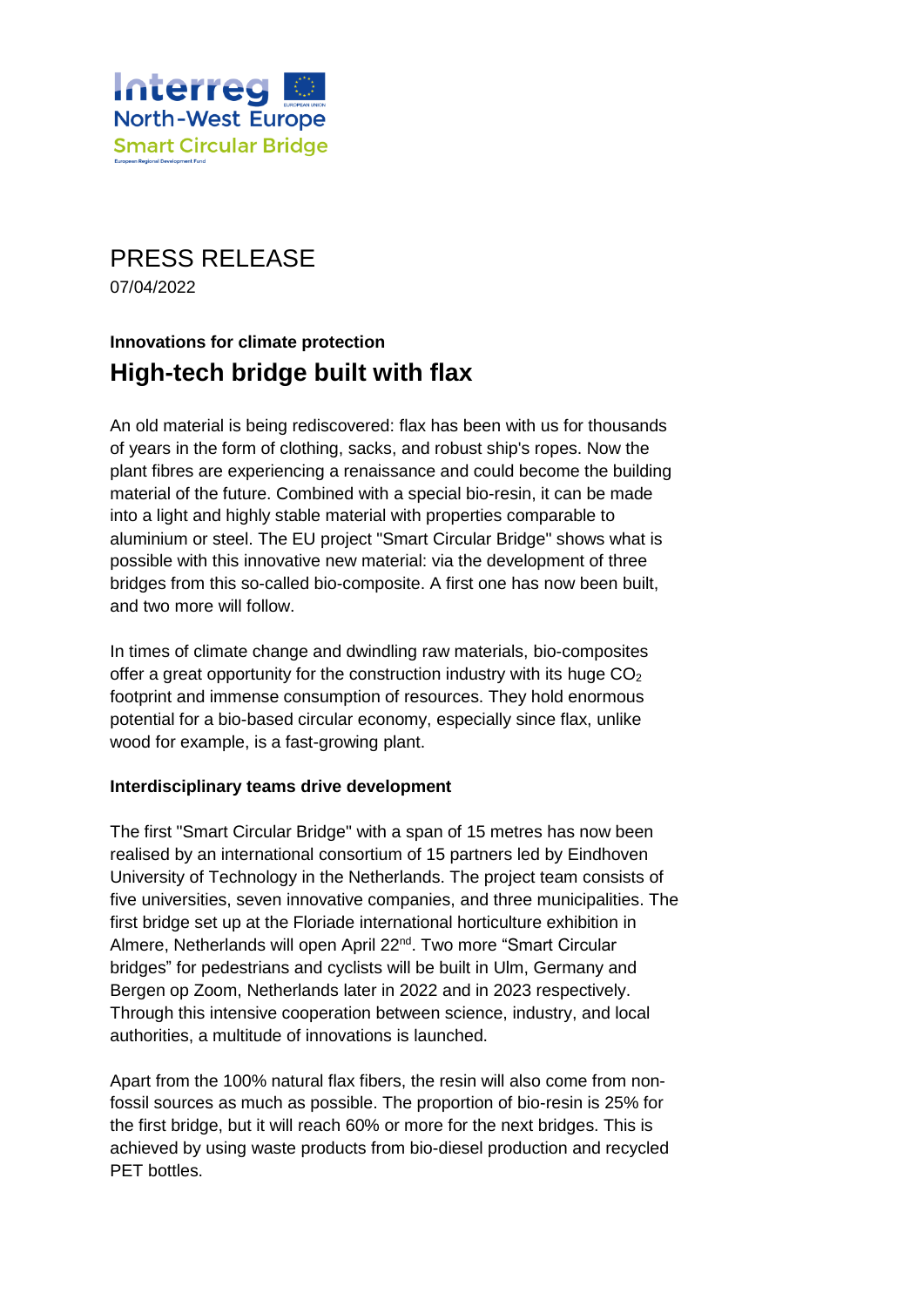#### **Accelerating materials research with AI**

As bio-composites offer great opportunities, research on the materials is continuously ongoing. This is why the bridges are systematically monitored in real time. Almost 100 sensors in the bridge provide data on the material's behaviour in everyday use. How does the structure behave when 200 people walk over it at the same time? What happens in different seasons, during storms, hail, and snow? How does the ageing process of the material take place?

A Structural Health monitoring system with optical glass fibre sensors in the bridge provide information on material strains, and acceleration sensors detect even the finest vibrations caused by wind. Evaluation of data from the sensors is carried out with the help of artificial intelligence (AI) to recognise patterns in material behaviour. The data can be viewed on a dashboard on a public website [\(dashboard.smartcircularbridge.eu/\)](https://dashboard.smartcircularbridge.eu/). At the same time, engineers can refine their calculation and material models with this data. On this basis, they will further develop materials and design models for the next bridges and many other applications. Currently, teams are already researching columns and façade elements. Rotor blades from wind turbines are also conceivable.

#### **Designing today for the end of life**

With the circular economy in mind, the project is investigating which options are open for the building material after the bridges have reached the end of their life after many decades. Currently, three possibilities are conceivable: mechanical, chemical, and even biological recycling with fungi. It is important that the material's usage cascade lasts as long as possible. To achieve this, the end-of-life options have to be taken into account right from the start of project.

The EU project "Smart Circular Bridge" is about much more than bridge construction. It is a vivid example of how innovations for climate protection and circular economy can successfully be initiated. In the case of bridges alone, it is worth considering alternative materials, as tens of thousands of bridges have to be replaced in Europe over the coming years.

#### **Statements**

"These materials have a great future," is how project leader Professor Rijk Blok from TU Eindhoven describes the mood of optimism after the project's halfway point. "In particular, the intensive cooperation between science, industry, and communities has given a big push to materials development".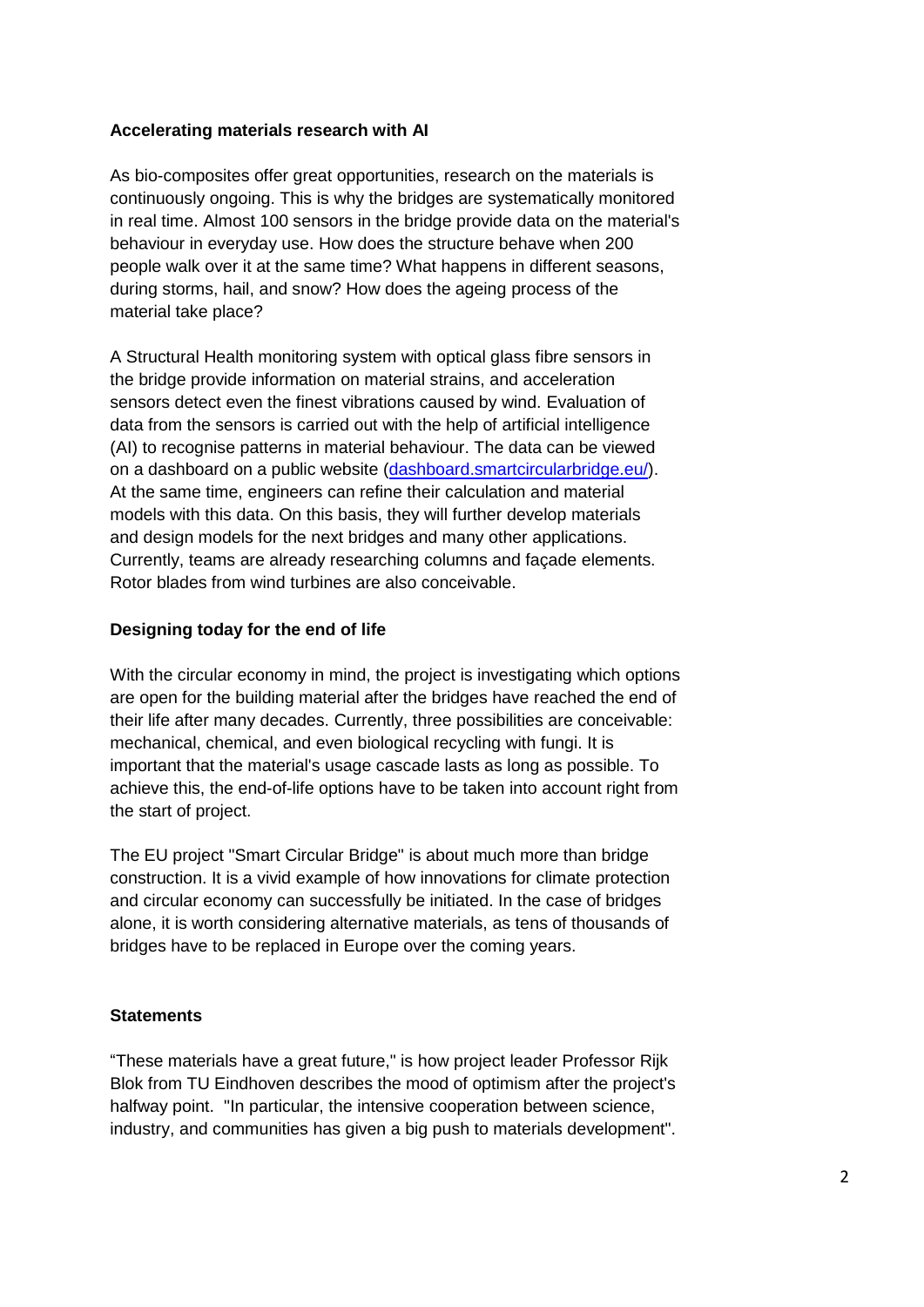"The current results make us optimistic: we expect to build bridges with significantly larger spans and higher loads in the future," says Professor Dr Patrick Teuffel from TU Eindhoven, the lead partner in the international Smart Circular Bridge consortium.

*[Scope of text without statements: approx. 4,100 characters including spaces].*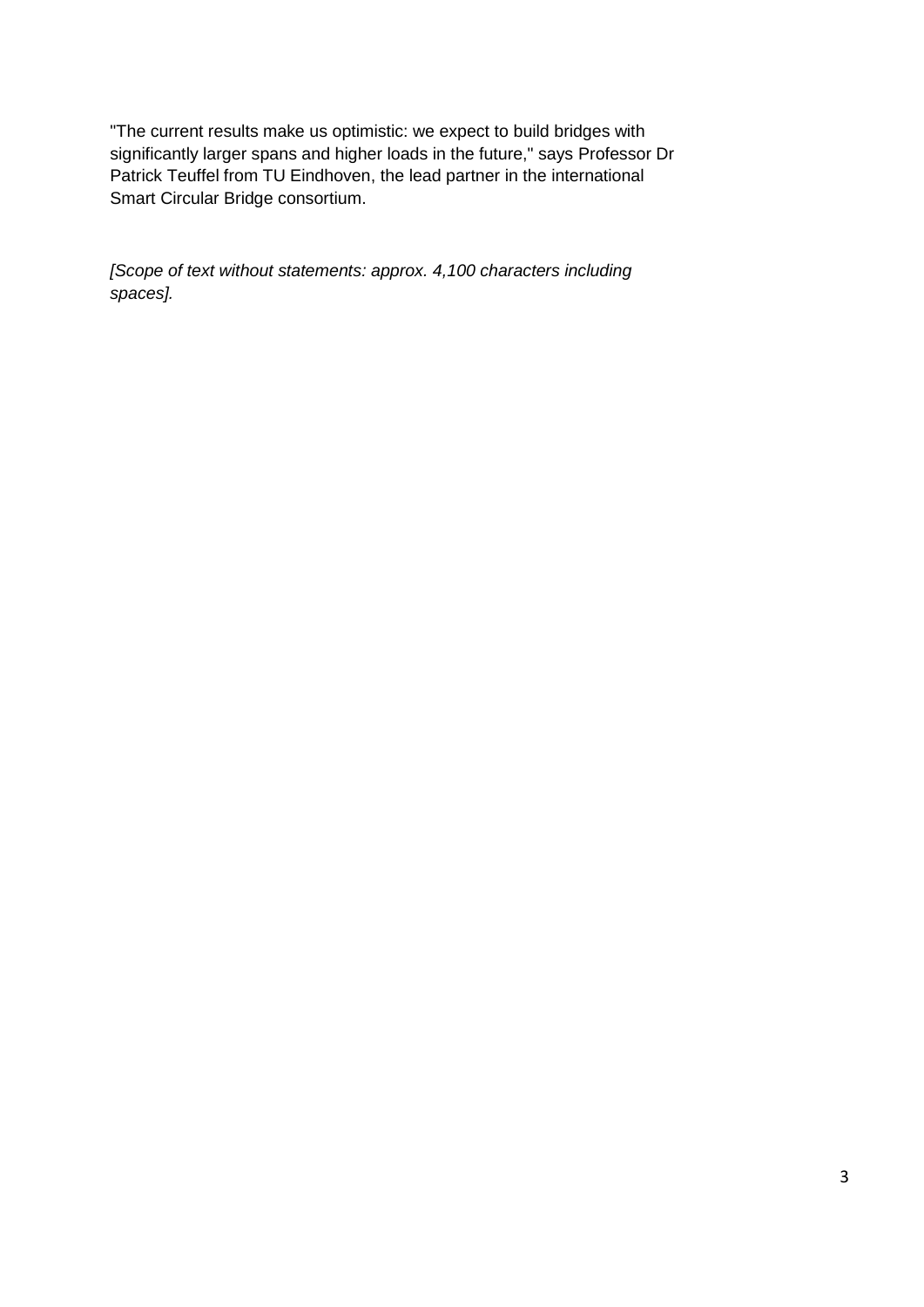### **Further information**

[www.nweurope.eu/smartcircularbridge](http://www.nweurope.eu/smartcircularbridge)

### **Project office**

TU/e Eindhoven University of Technology Prof. Rijk Blok Angela Looymans 2 De Rondom Eindhoven 5612AP The Netherlands [office@smartcircularbridge.eu](mailto:office@smartcircularbridge.eu)

### **Contact: PR**

Proesler Kommunikation Andre Jerke Karlstraße 2 72072 Tuebingen **Germany** +49 7071 23416 [a.jerke@proesler.com](mailto:a.jerke@proesler.com)

### **Text and illustrations**

You can download the text and the photos with the following link: <http://download.proesler.com/SCB-22-04-07>

Please make sure that the photo credits are mentioned correctly and used exclusively in connection with this press release.

Reprint free - please send a specimen copy to Proesler Kommunikation.

# **Press Conference**

We cordially invite you to the Smart Circular Bridge online press conference on April, 20 at 10 am (in English).

Please register by mail informally: [a.jerke@proesler.com](mailto:a.jerke@proesler.com) Phone number: +49 7071 23416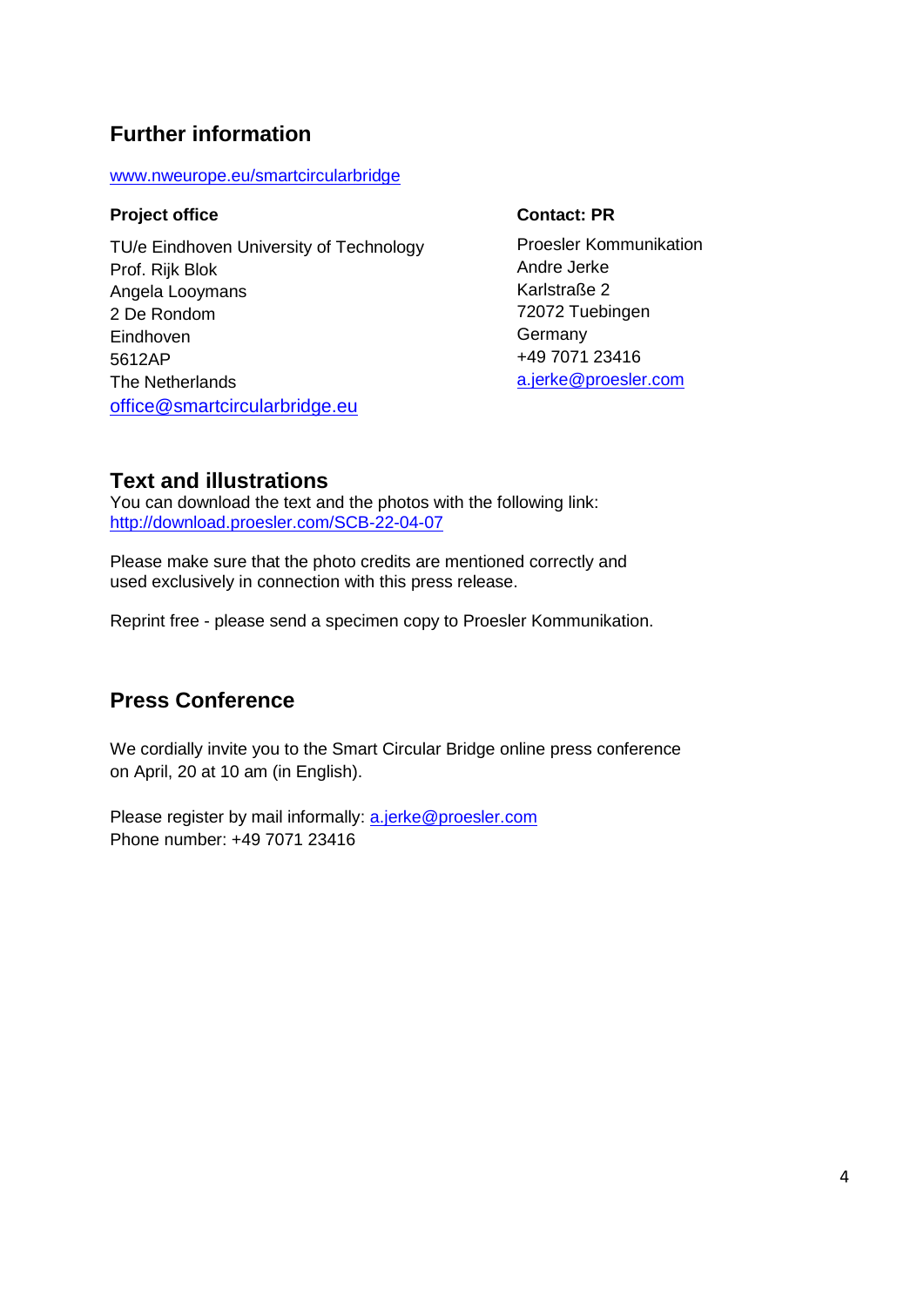# **Opening Event April 22**

We kindly invite you to the "Smart Circular Bridge" opening event on 22 April 2022, from 1 to 3 pm, in Almere, Netherlands, on the exhibition area of Floriade Expo (Arboretum West 98, 1325 WB Almere). The programme:

- Ank Bijleveld-Schouten, Mayor of Almere, Netherlands: Opening speech
- Prof. Rijk Blok, Eindhoven University of Technology: The "Smart Circular Bridge"
- Experience the bridge: Almost 100 sensors record the movements of the guests during the opening event and transmit them in real time to monitors installed on site. This visualizes the vibrations of walking, bouncing, dancing...
- Brief outlook: Latest developments and the next milestones of the three year Smart Circular Bridge project
- Use your chance to talk to the experts of all project partners.

Meeting point: 12:40 pm at AERES University of Applied Science (Arboretum West 98, 1325 WB, Almere).

For those interested, there is the possibility for an informal discussion with the project partners between 10:30 am and 12:30 pm. Please let us know and you will be informed about the details.

### **Online Symposium June 23**

Save the date: We kindly invite you to our online symposium on June, 23: **"Smart Circular Bridge: Bio-composite Solutions for Infrastructure".**  Final programme coming soon.

### **Video of the bridge**

[bit.ly/smartcircularbridge-videos](https://bit.ly/smartcircularbridge-videos) Length: 2:45min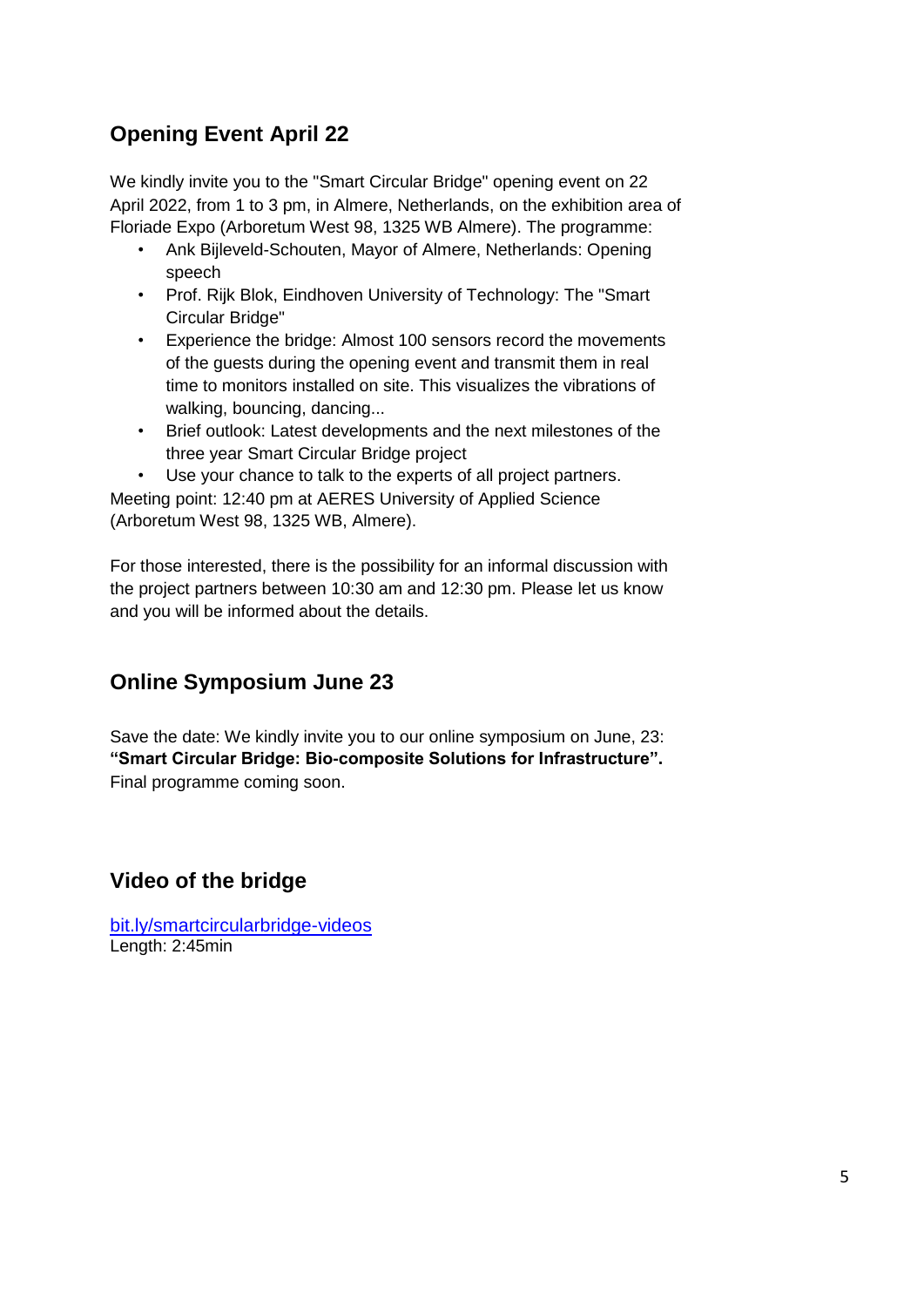# **Smart Circular Bridge**

### **Location**

 Archerpad 8, 1324 ZZ Almere, Netherlands: Floriade 2022, International Horticulture Exhibition

### **Partners**

- TU/e, Eindhoven University of Technology (NL), Lead Partner
- Centre of Expertise Biobased Economy (NL)
- KU Leuven (BE)
- Universität Stuttgart (GER)
- Vrije Universiteit Brussel (BE)
- $\bullet$  24SEA (BE)
- Com&Sens (BE)
- FiberCore Europe (NL)
- FibR (GER)
- Lineo groupe NatUp fibres (FR)
- Proesler Kommunikation (GER)
- Van Hattum en Blankevoort (NL)
- Gemeente Almere (NL)
- Gemeente Bergen Op Zoom (NL)
- Stadt Ulm (DE)

### **Main suppliers**

- Jos Scholman Infra
- Polynt
- Nourvon

### **Budget**

Realisation of three bridges, research and development

- $\bullet$  Total budget:  $\epsilon$  6.86 m
- EU Funding, Interreg North-West Europe: € 3.93 m

### **Timeline**

 $-2019 - 2023$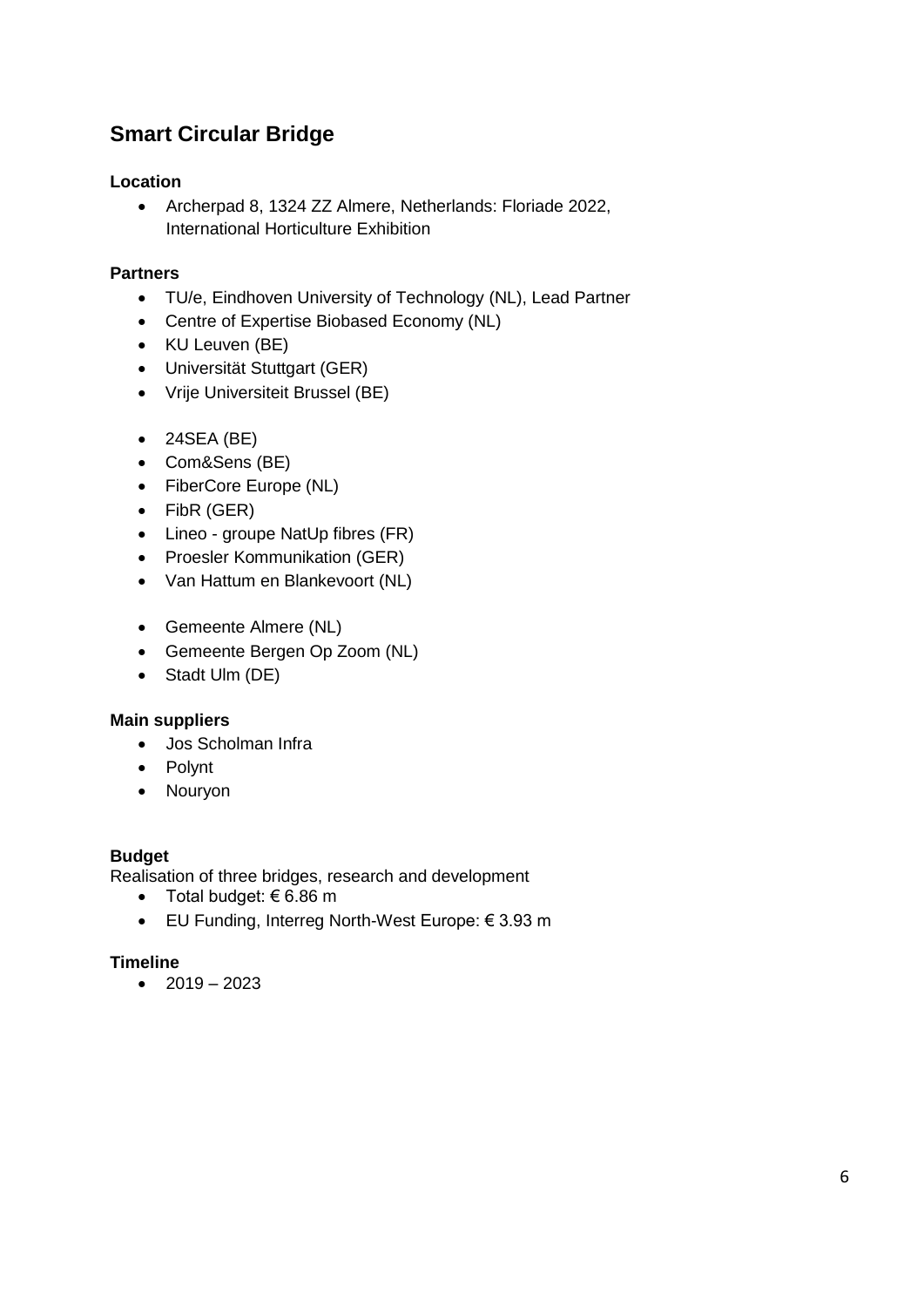## **Illustrations**

© Smart Circular Bridge



Three bicycle and pedestrian bridges from bio-composites are built in the Netherlands and Germany – the first in April 2022 in Almere (NL).



Project leaders: Prof. Dr. Patrick Teuffel (left) and Prof. Rijk Blok (right) from Eindhoven University of Technology.



Flax fibres could become a building material of the future. Flax mats combined with bio-resin can be made into a light and highly stable material with properties comparable to aluminium or steel.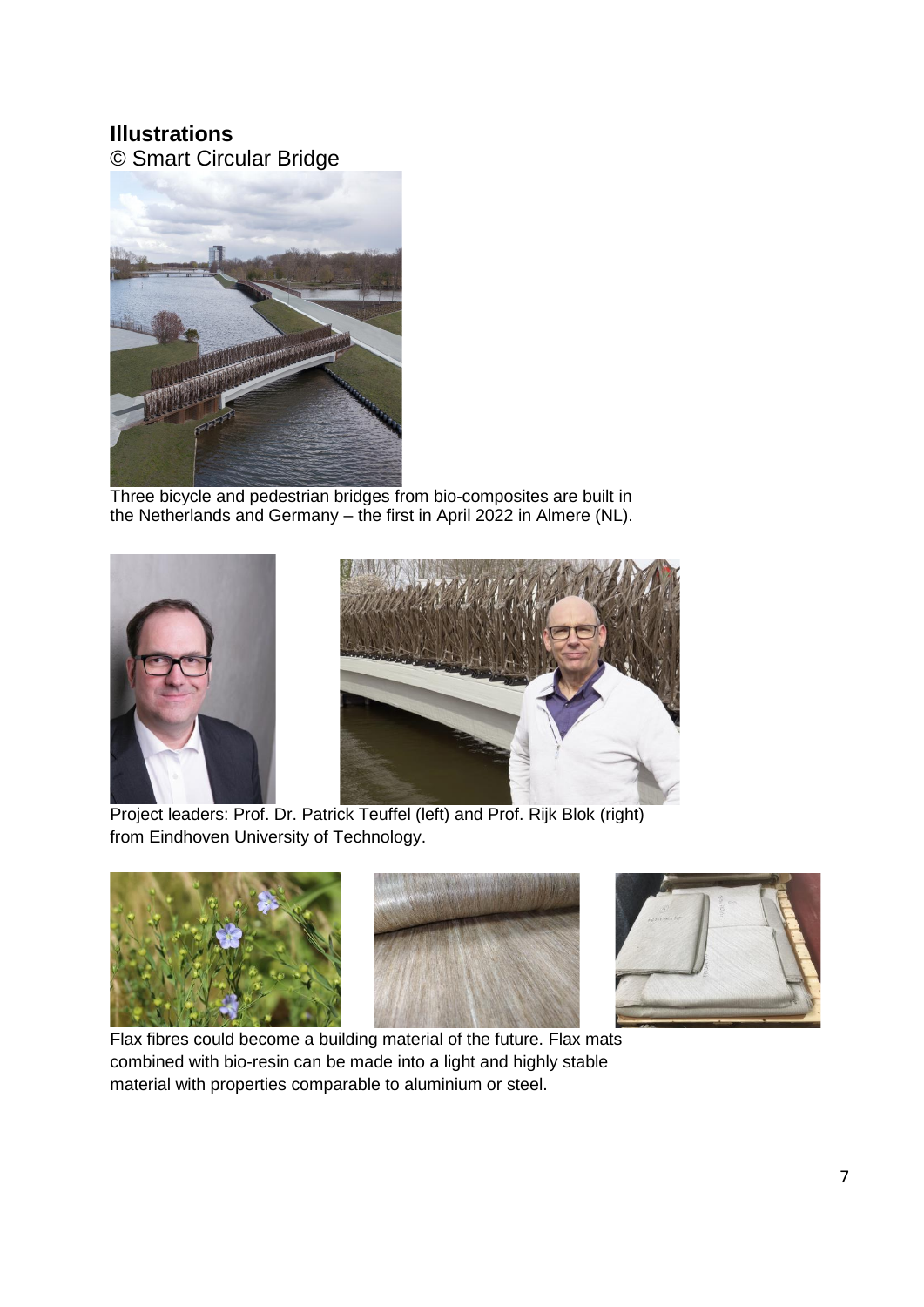#### **Innovations for Climate Protection and Circular Economy**







Production process: fibre mats made from flax are wrapped around lightweight foam cores.



The bridge deck is manufactured as a complete element using a vacuum infusion process



Lightweight and highly stable: The 15 metre bridge can easily carry the weight of 275 people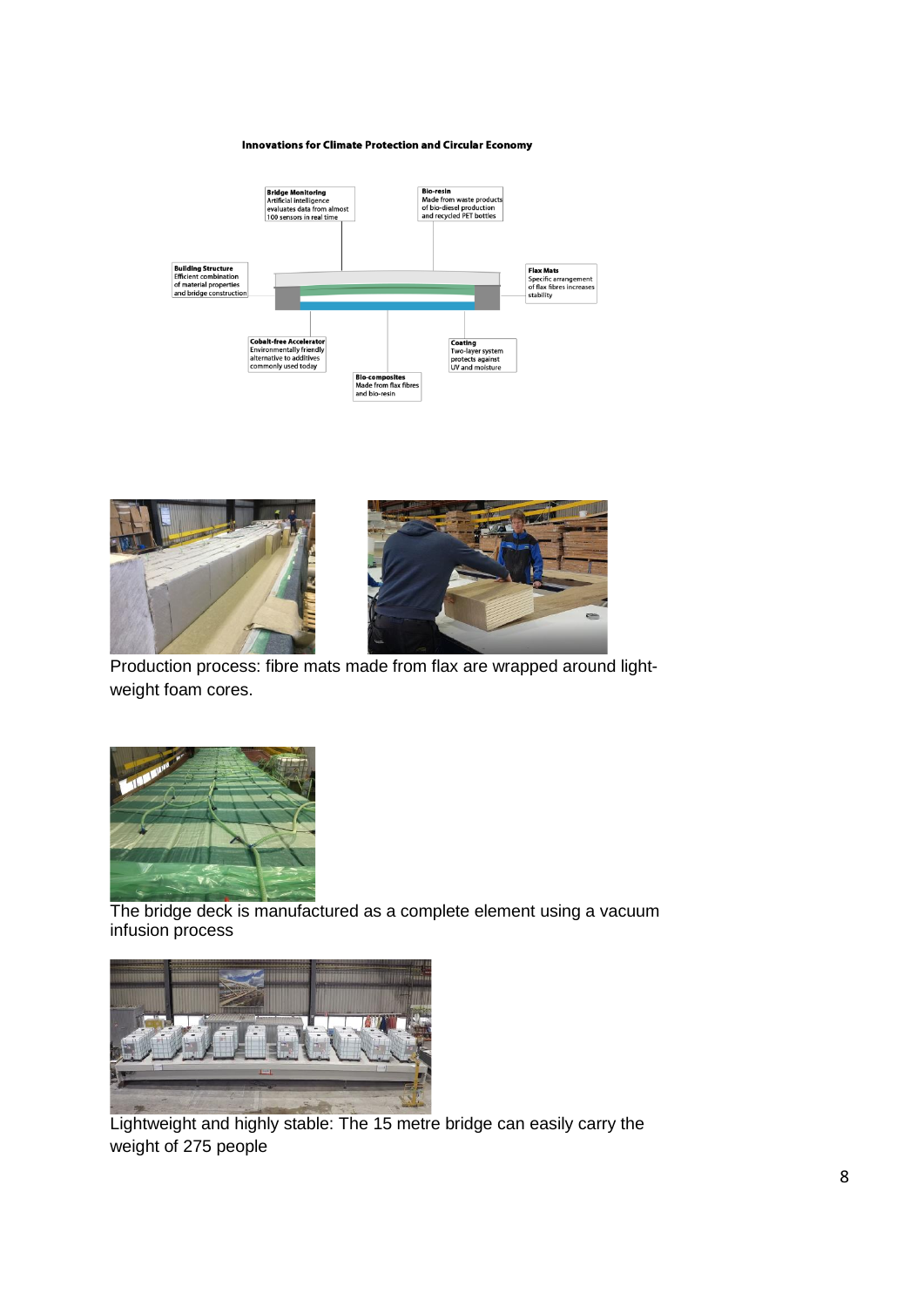

Structural Health Monitoring: artificial intelligence evaluates data from almost 100 sensors within the bridge in real time. The picture shows the installation of one of the fiber optic sensors.





Lightweight and highly stable: hollow-chamber structure of the bridge with 3.2 tonnes of flax fibres